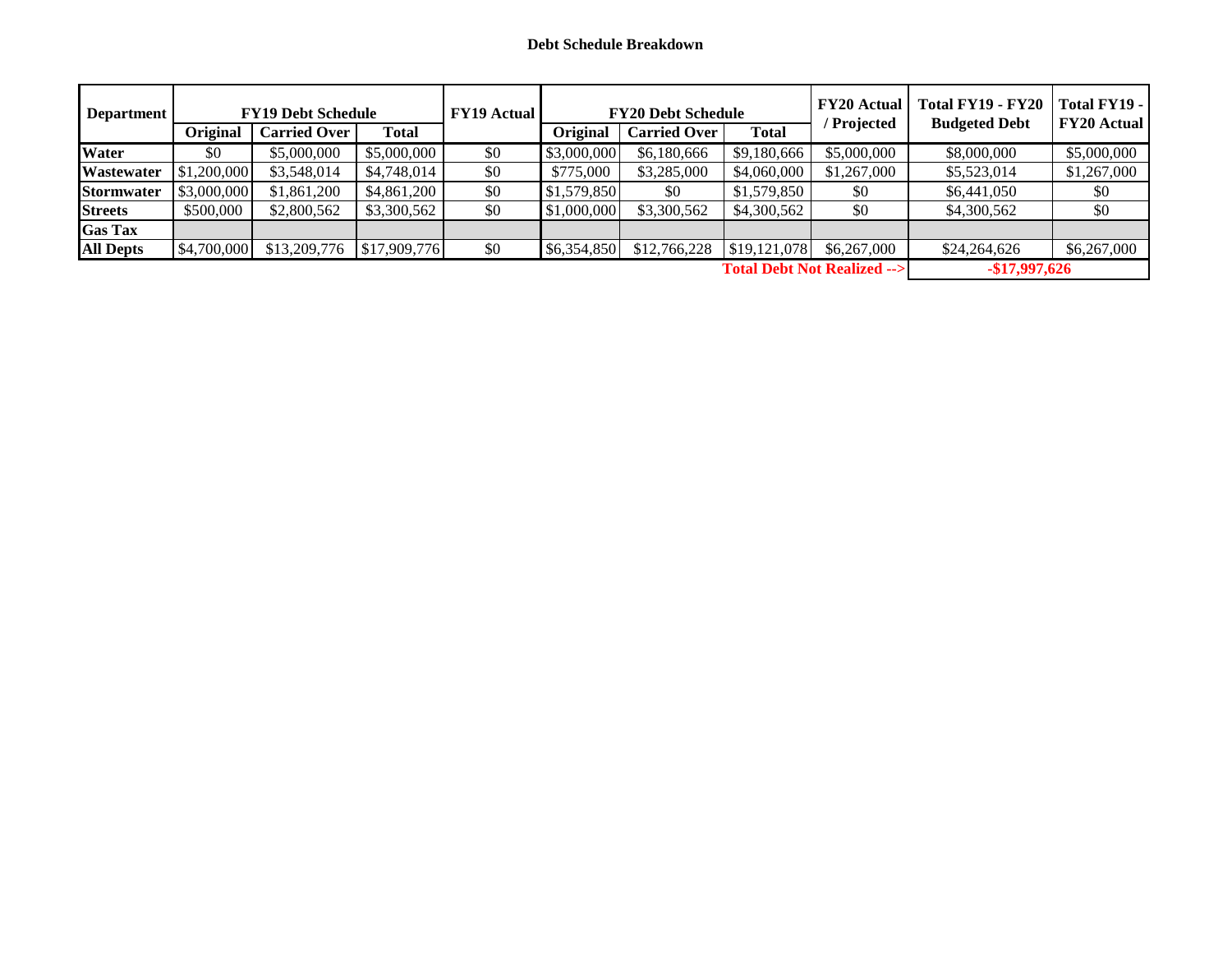|                                   |                                                             |                              |                     |                                     |                      |                    |                    | <b>Will Happen If No</b>                    |                                  |                        |                            |                              |                                  |
|-----------------------------------|-------------------------------------------------------------|------------------------------|---------------------|-------------------------------------|----------------------|--------------------|--------------------|---------------------------------------------|----------------------------------|------------------------|----------------------------|------------------------------|----------------------------------|
| <b>Stormwater Utility</b>         |                                                             |                              |                     | <b>Should Have Been</b>             |                      | <b>Needs To Be</b> |                    | <b>Action Taken</b>                         |                                  | <b>FY21 Adopted</b>    |                            | <b>FY21 Preliminary Plan</b> | <b>Notes</b>                     |
|                                   |                                                             |                              |                     | FY2020                              |                      | <b>FY2020 Fix</b>  |                    | FY2020 without Fix                          |                                  |                        |                            |                              |                                  |
| Beg. Cash                         |                                                             |                              | $\mathcal{S}$       | 2,916,525 \$ 2,916,525              |                      |                    | \$                 | 2,916,525                                   | \$                               | 109,722 \$             |                            | 109,722                      |                                  |
|                                   |                                                             |                              |                     |                                     |                      |                    |                    |                                             |                                  |                        |                            |                              |                                  |
| Projected Revenues                |                                                             |                              |                     |                                     |                      |                    |                    |                                             |                                  |                        |                            |                              |                                  |
| (excluding debt)<br>Debt Proceeds |                                                             |                              | \$<br>$\mathcal{S}$ | 2,096,142 \$ 1,852,017<br>1,579,850 | $\mathbf{\hat{S}}$   |                    | \$<br>$\mathbf{s}$ | 1,852,017                                   | $\sqrt{S}$<br>$\mathbf{\hat{S}}$ | 2,427,832<br>1,579,850 | $\sqrt{S}$<br>$\mathbb{S}$ | 2,427,832                    |                                  |
| Projected Expenditures            |                                                             |                              |                     |                                     |                      |                    |                    |                                             |                                  |                        |                            |                              |                                  |
| (excluding Capital)               |                                                             |                              | \$                  | 730,593                             | \$                   | 691,270            | \$                 | 691,270                                     | -\$                              | 730,593                | \$                         | 706,150                      |                                  |
| Capital Outlays                   |                                                             |                              | \$                  | 7,155,776 \$                        |                      | 3,967,550          | \$                 | 7,155,776                                   | -\$                              | 3,100,000              | $\mathbf{\hat{s}}$         | 1,400,000                    |                                  |
| Debt Service                      |                                                             |                              | $\mathbf{\hat{S}}$  | 187,100 \$                          |                      |                    | $\mathcal{S}$      |                                             | $\mathbf{\hat{S}}$               | 187,100                | $\mathbf{s}$               |                              |                                  |
|                                   |                                                             |                              |                     |                                     |                      |                    |                    |                                             |                                  |                        |                            |                              |                                  |
| <b>Ending Cash</b>                |                                                             |                              | \$                  | $(1,480,952)$ \$                    |                      | 109,722            | \$                 | $(3,078,504)$ \$                            |                                  | 99,711                 | l \$                       | 431,404                      |                                  |
| FY19 Projects Carried Over        |                                                             |                              |                     |                                     |                      |                    |                    |                                             |                                  |                        |                            |                              |                                  |
|                                   | SD8905 - Storage Building                                   |                              | $\mathbf{\hat{S}}$  | 7,500S                              |                      | 7,500              |                    |                                             |                                  |                        |                            |                              | As Planned                       |
|                                   | WM8913 - Flatbed Truck                                      |                              | \$                  | $17,510$ \$                         |                      | 17,510             |                    |                                             |                                  |                        |                            |                              | As Planned                       |
|                                   | SD4905 - Front Street                                       |                              | $\mathbb{S}$        | 2,146,078                           | $\sqrt{S}$           | 2,625,000          |                    |                                             |                                  |                        |                            |                              | As Planned/Revised Cost          |
|                                   | SD8906 - Storm Lining Lawrence-Front                        |                              | \$                  | 499,790                             | $\mathcal{S}$        |                    |                    |                                             |                                  |                        |                            |                              | Delay                            |
|                                   | ST3907 - West Main Improvements                             |                              | \$<br>\$            | 128,508                             | $\mathcal{S}$        | 50,000             |                    |                                             |                                  |                        |                            |                              | Completed                        |
|                                   | WM9913 - Sewer Vac<br>ST9915 - Neill/Fuller/Front Sidewalks |                              | \$                  | 186,940 \$<br>540,000               | $\mathcal{S}$        | 186,940<br>475,000 |                    |                                             |                                  |                        |                            |                              | As Planned<br>In Progress        |
|                                   |                                                             | FY19 Total Projects          |                     |                                     |                      |                    |                    |                                             |                                  |                        |                            |                              |                                  |
|                                   |                                                             | Carried Forward              | \$                  | 3,526,326 \$ 3,361,950              |                      |                    |                    |                                             |                                  |                        |                            |                              |                                  |
|                                   |                                                             |                              |                     |                                     |                      |                    |                    |                                             |                                  |                        |                            |                              |                                  |
| FY20 Budgeted Projects            | SD0904 - T.V. Van/Assessories                               |                              | \$                  | $100,600$ \$                        |                      | 150,600            |                    |                                             |                                  |                        |                            |                              | As Planned/Revised Cost          |
|                                   | SD0905 - Joslyn Street Culvert                              |                              | \$                  | 33,000                              | $\sqrt{\frac{2}{5}}$ |                    |                    |                                             | \$                               | 50,000                 | $\mathbf{\hat{s}}$         | ÷,                           | Delay                            |
|                                   | SD0906 - K-Mart Pond Improvements                           |                              | \$                  | 126,000                             | \$                   | 80,000             |                    |                                             |                                  |                        |                            |                              | <b>Engineering Contract</b>      |
|                                   | SD0907 - Harris Street Pond/Bypass Pipe                     |                              | \$                  | 1,579,850 \$                        |                      | 125,000            |                    |                                             |                                  |                        | $\mathbb{S}$               | 900,000                      | Eng. FY20 / Construction FY21    |
|                                   | SD0908 - Lining Projects                                    |                              | $\mathcal{S}$       | $1,000,000$ \$                      |                      |                    |                    |                                             |                                  |                        |                            |                              | Delay                            |
|                                   | TBD - Neill to Fuller Inlet Improvements                    |                              | \$                  | 540,000                             | - \$                 |                    |                    |                                             | \$.                              | 600,000                | <sup>\$</sup>              |                              | Included in Front Street Project |
|                                   |                                                             | FY20 Budgeted Total          | $\mathcal{S}$       | 3,379,450                           | \$                   | 355,600            |                    |                                             |                                  |                        |                            |                              |                                  |
| FY20 Unbudgeted Commitments       |                                                             |                              |                     |                                     |                      |                    |                    |                                             |                                  |                        |                            |                              |                                  |
|                                   | 13th Street Stormwater                                      |                              | -\$                 | 250,000 \$                          |                      | 250,000            |                    |                                             |                                  |                        |                            |                              |                                  |
|                                   |                                                             | FY20 Unbudgeted              |                     |                                     |                      |                    |                    |                                             |                                  |                        |                            |                              |                                  |
|                                   |                                                             | <b>Commitments Total</b>     | \$                  | 250,000 \$                          |                      | 250,000            |                    |                                             |                                  |                        |                            |                              |                                  |
| FY21 Budgeted Projects            |                                                             |                              |                     |                                     |                      |                    |                    |                                             |                                  |                        |                            |                              |                                  |
|                                   | Davis St Lining Phase 1                                     |                              |                     |                                     |                      |                    |                    |                                             | £.                               | 600,000                | -S                         |                              | Non-Critical / Future Projects   |
|                                   | Davis St Lining Phase 2                                     |                              |                     |                                     |                      |                    |                    |                                             | \$                               | 600,000                | $\mathbb{S}$               |                              | Non-Critical / Future Projects   |
|                                   | Nature Park Storage and Treatment                           |                              |                     |                                     |                      |                    |                    |                                             | -S                               | 1,000,000              |                            |                              | Non-Critical / Future Projects   |
|                                   | Custer Ave Entry Pipe size                                  |                              |                     |                                     |                      |                    |                    |                                             | \$                               | 100,000                | £.                         | $\sim$                       | Non-Critical / Future Projects   |
|                                   | <b>Street Priority Projects</b>                             |                              |                     |                                     |                      |                    |                    |                                             |                                  | 150,000                | £.                         |                              | Non-Critical / Future Projects   |
|                                   |                                                             |                              |                     |                                     |                      |                    |                    | FY21 Budgeted Total                         | $\mathcal{S}$                    | 2,450,000              | $\mathcal{S}$              | $\omega$                     |                                  |
| FY21 UnBudgeted Projects          |                                                             |                              |                     |                                     |                      |                    |                    |                                             |                                  |                        |                            |                              |                                  |
|                                   | TBD - 14th Street Storm Piping                              |                              |                     |                                     |                      |                    |                    |                                             |                                  |                        | $\mathbb{S}$               | 250,000                      | <b>Takes Priority</b>            |
|                                   | TBD - 15th Street Storm Piping                              |                              |                     |                                     |                      |                    |                    | FY21 UnBudgeted                             |                                  |                        |                            |                              | 250,000 Takes Priority           |
|                                   |                                                             |                              |                     |                                     |                      |                    | Total              |                                             | $\mathcal{S}$                    |                        | \$                         | 500,000                      |                                  |
|                                   |                                                             |                              |                     |                                     |                      |                    |                    |                                             |                                  |                        |                            |                              |                                  |
|                                   |                                                             | <b>Total FY20 Projects</b>   | - \$                | 7,155,776                           |                      | \$3,967,550        |                    | <b>Total FY21 Projects</b>                  | \$                               | 3.100,000              | $\mathcal{S}$              | 1,400,000                    |                                  |
|                                   |                                                             | Project (Reduction)/Increase |                     |                                     |                      |                    |                    | \$ (3,188,226) Project (Reduction)/Increase |                                  |                        | <sup>\$</sup>              | (1,700,000)                  |                                  |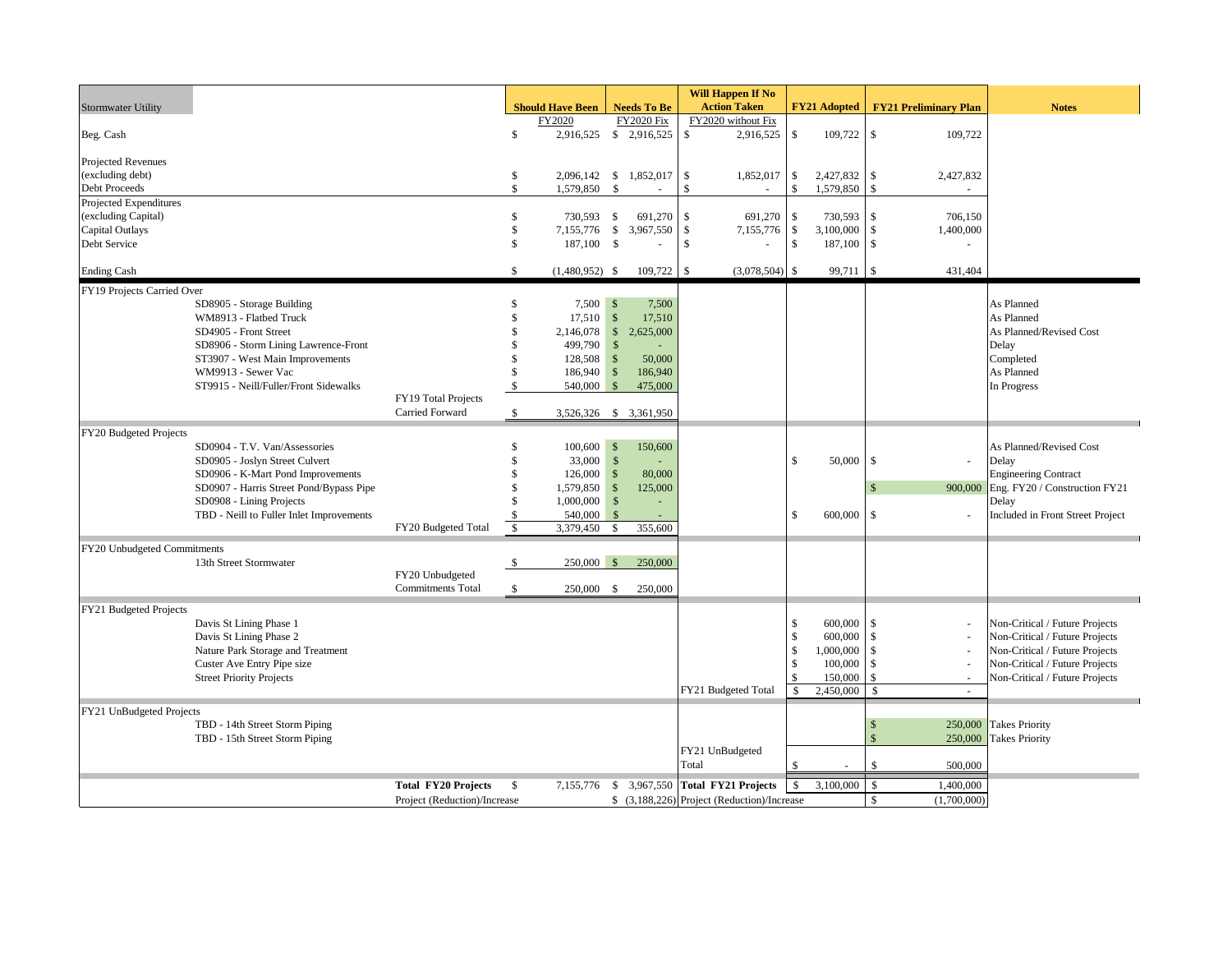| Will Happen If No                                                                                                                                             |                              |                               |
|---------------------------------------------------------------------------------------------------------------------------------------------------------------|------------------------------|-------------------------------|
| <b>Action</b><br>Water<br><b>Should Have Been</b><br><b>FY21 Adopted</b><br><b>Needs To Be</b>                                                                | <b>FY21 Preliminary Plan</b> | <b>Notes</b>                  |
| FY2020<br><b>FY2020 Fix</b><br>FY2020 without Fixes                                                                                                           |                              |                               |
| $\mathbb{S}$<br>11,565,131 \$ 11,565,131<br>$\mathcal{S}$<br>\$<br>11,565,131<br>5,780,660<br>Beg. Cash                                                       | $\mathbb{S}$<br>5,780,660    |                               |
|                                                                                                                                                               |                              |                               |
| Projected Revenues                                                                                                                                            |                              |                               |
| $\mathbb{S}$<br>\$<br>8,556,971 \$<br>8,732,971<br>$\mathbb{S}$<br>8,732,971<br>9,163,494<br>(excluding debt)<br>Debt Proceeds<br>$\mathbb{S}$<br>$\mathbb S$ | $\mathbb{S}$<br>9,293,494    |                               |
| \$<br>$\mathbf{\hat{s}}$<br>5,000,000<br>5,000,000<br>13,000,000<br>9,180,666                                                                                 |                              |                               |
| Projected Expenditures                                                                                                                                        |                              |                               |
| (excluding Capital)<br>\$<br>5,635,253<br><sup>\$</sup><br>5,635,253<br>$\mathbb{S}$<br>5,279,558<br>5,430,099 \$                                             | $\mathbf{s}$<br>5,525,386    |                               |
| $\mathbb{S}$<br>\$<br>18,183,822 \$<br>13,299,492<br>18,183,822<br>$\mathbb{S}$<br>17,200,000<br>Capital Outlays                                              | $\mathbb{S}$<br>4,000,000    |                               |
| $\mathbb{S}$<br>582,697<br>$\mathbb{S}$<br>582,697<br>$\mathbb{S}$<br>Debt Service<br>585,197 \$<br>565,197                                                   | 900,815<br>$\mathbb{S}$      |                               |
|                                                                                                                                                               |                              |                               |
| <b>Ending Cash</b><br>$\mathcal{S}$<br>5,103,650 \$<br>5,780,660<br>-S<br>896,330<br>$\mathbf S$<br>4,899,399 \$                                              | 4,647,953                    |                               |
| FY19 Projects Carried Over                                                                                                                                    |                              |                               |
| Treatment                                                                                                                                                     |                              |                               |
| 103,717 \$<br>WT6904 - Flume Land Easements<br>\$<br>$\sim$                                                                                                   |                              | Not Needed Currently          |
| \$<br>14,076 \$<br>14,076<br>MR8906 - Office/Locker Room                                                                                                      |                              | As Planned                    |
| \$<br>$43,210$ \$<br>TM7901 - Exterior Seal Coat/Painting                                                                                                     |                              | Not Needed Currently          |
| $\mathcal{S}$<br>MR8909 - MRTP Chemical Feed System<br>\$<br>277,067<br>277,067                                                                               |                              | As Planned                    |
| \$<br>$\sqrt{5}$<br>WT7905 - Rimini Raw Water Line (Headgates)<br>267,122<br>100,000                                                                          |                              | Reduced Project               |
| MR7903 - MRTP PRG Logic Control<br>\$<br>12,860<br>$\mathcal{S}$<br>115,000                                                                                   |                              | As Planned/Revised Estimate   |
| $\mathbf S$<br>$\sqrt{5}$<br>MR7906 - Raw Influent Valve Actuator<br>6,330                                                                                    |                              | Delayed                       |
| $\mathbf S$<br>$\mathbf{\hat{s}}$<br>WT5904 - REP Pump/Motor/VFR Eureka<br>35,000<br>35,000                                                                   |                              | As Planned                    |
| $\mathbf S$<br>TM9906 - TMTP Shop Exhaust Hood<br>7,000<br>$\mathcal{S}$                                                                                      |                              | Delayed                       |
| $\mathbf S$<br>$\mathcal{S}$<br>WT9907 - 1/2 Ton Pickup<br>33,270<br>33,270                                                                                   |                              | As Planned                    |
| \$<br>381,685<br>$\mathcal{S}$<br>WT8912 - Malben Interior Seal Coating<br>381,685                                                                            |                              | As Planned                    |
| $\mathbf S$<br>$\mathcal{S}$<br>367,443<br>337,880<br>WT8913 - Hale Interior Seal Coating                                                                     |                              | Completed                     |
| $\mathbf S$<br>$\mathcal{S}$<br>100,000<br>215,000<br>WT8914 - Banner Creek Flume                                                                             |                              | As Planned/Revised Estimate   |
| $\mathbf S$<br>$\mathcal{S}$<br>278,525<br>366,120<br>WT8915 - Chessman Control Valve                                                                         |                              | Completed                     |
| $\mathbf S$<br>$\mathcal{S}$<br>WT9908 - Red Mountain Flume Engineering<br>150,000<br>150,000                                                                 |                              | As Planned                    |
| $\mathbb{S}$<br>237,175 \$<br>MR9904 - MRTP High Zone Pumps<br>237,175                                                                                        |                              | As Planned                    |
| Utilities<br>\$<br>$\sim$                                                                                                                                     |                              |                               |
| 8,682 \$<br>\$<br>WU8910 - Storage Building Heaters<br>8,682                                                                                                  |                              | As Planned                    |
| $\mathbf S$<br>$\sqrt{5}$<br>WU8912 - Pressure Reducing Valves/Telemetry<br>328,104<br>328,104                                                                |                              | As Planned                    |
| $\mathbf S$<br>$\mathcal{S}$<br>WU8914 - Fixed Base Radio Read<br>304,601                                                                                     |                              | Delayed                       |
| \$<br>$\mathcal{S}$<br>WU8915 - Backflow Software<br>25,550<br>25,550                                                                                         |                              | As Planned                    |
| $\mathbf{\hat{s}}$<br>45,000<br>$\mathcal{S}$<br>WU8917 - Large Meter Test Bench                                                                              |                              | Not Available                 |
| $\mathcal{S}$<br>10,000<br>WU9916 - Pickup (#424)<br>\$<br>35,590<br>$\mathcal{S}$<br>\$                                                                      |                              | Purchased Used                |
| WU9917 - Backhoe (#445)<br>12,530<br>\$<br>147,331<br>52,550<br>ST3907 - West Main Improvements<br>$\mathcal{S}$                                              |                              | Completed<br>Completed        |
| $\mathbf S$<br>$\mathcal{S}$<br>WU4916 - Tenmile Transmission Main<br>1,257,764<br>775,000                                                                    |                              | <b>Almost Complete</b>        |
| WU4917 - Front Street<br>248,933<br>$\mathcal{S}$<br>248,933<br>\$                                                                                            |                              | As Planned                    |
| $\mathcal{S}$<br>WU5915 - Westside Water Mains - Rebate<br>\$<br>1,842,527<br>2,700,000                                                                       |                              | As Planned/Revised Estimate   |
| WU5918 - Westside Water Mains - City<br>\$<br>649,944<br>$\mathcal{S}$<br>1,575,000                                                                           |                              | <b>Includes Cannon Street</b> |
| $\mathbf{\hat{s}}$<br>WU8919 - MRP - Dakota/8th/Sanders<br>\$<br>675,000<br>675,000                                                                           |                              | As Planned                    |
| \$<br>46,573<br>$\mathcal{S}$<br>WU8920 - Lewis Street Water Main                                                                                             |                              | Completed                     |
| WU9918 - Birch Street Water Main<br>\$<br>383,163<br>$\mathbf{s}$<br>92,500                                                                                   |                              | Completed                     |
| FY19 Total Projects                                                                                                                                           |                              |                               |
| Carried Forward<br>8,325,772 \$<br>8,753,592<br>\$                                                                                                            |                              |                               |
| FY20 Budgeted Projects                                                                                                                                        |                              |                               |
| Treatment                                                                                                                                                     |                              |                               |
| $250,000$ \$<br>WT0905 - Treatment Master Plan - Taste & Odor<br>\$<br>÷.                                                                                     |                              | Delayed                       |
| $\mathbf{\hat{S}}$<br>WT0906 - Pipe Threader/Electricians<br>3,000<br>$\mathcal{S}$                                                                           |                              | Completed                     |
| WT0907 - Flocculators<br>\$<br>61,490 \$                                                                                                                      |                              | Delayed                       |
| \$<br>5,500<br>$\sqrt{5}$<br>7,650<br>WT0908 - Snow Plow Attachment                                                                                           |                              | Completed                     |
| MR0907 - MRTP Raw Influent Valve<br>\$<br>$\mathcal{S}$<br>120,000<br>120,000                                                                                 |                              | As Planned                    |
| TM0903 - TMTP - CAC Valves/Blowers<br>$\mathcal{S}$<br>$300,000$ \$                                                                                           |                              | Delayed                       |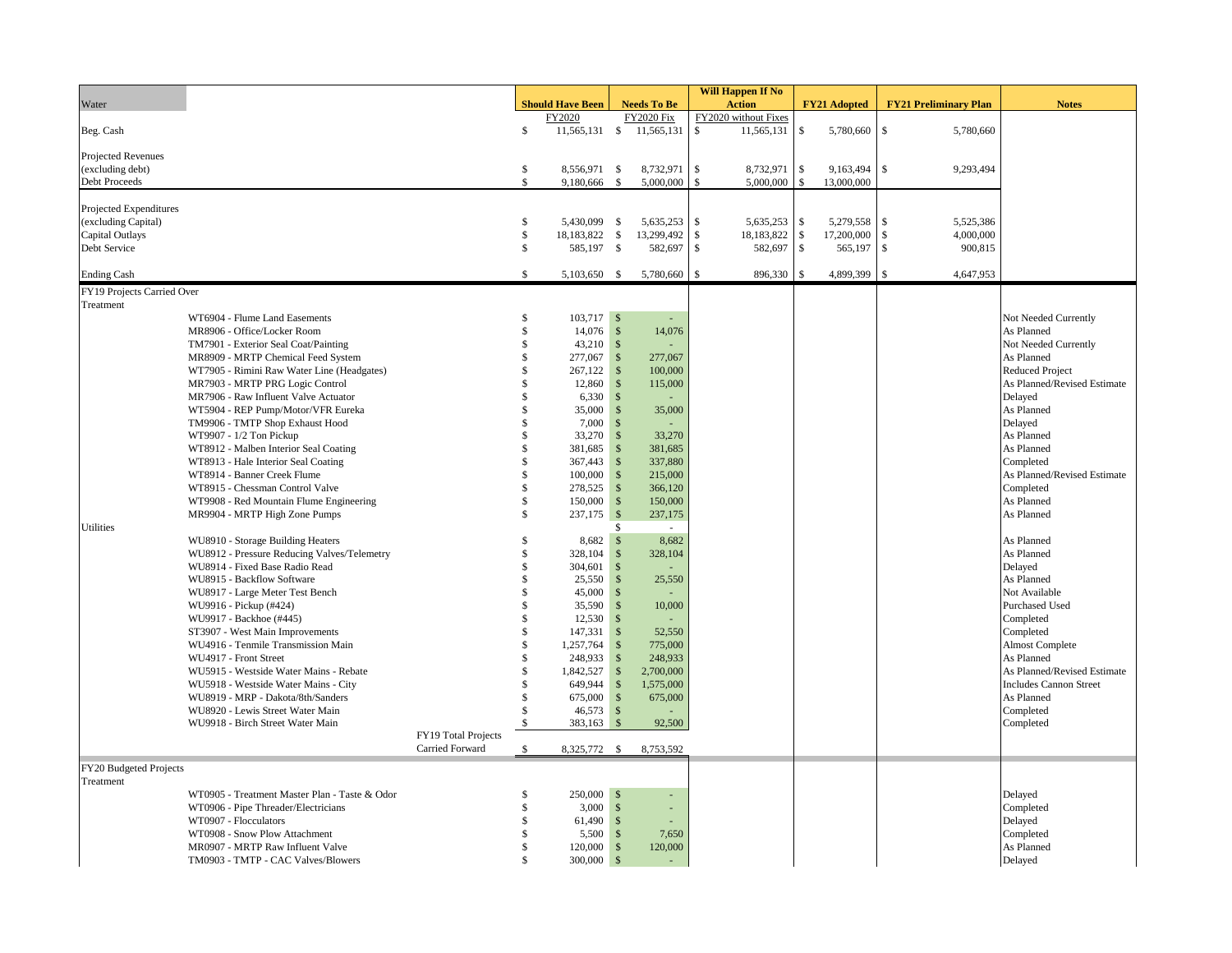|                             |                                            |                              |              |                         |               |                    | <b>Will Happen If No</b>                 |               |                          |                              |                                  |
|-----------------------------|--------------------------------------------|------------------------------|--------------|-------------------------|---------------|--------------------|------------------------------------------|---------------|--------------------------|------------------------------|----------------------------------|
| Water                       |                                            |                              |              | <b>Should Have Been</b> |               | <b>Needs To Be</b> | <b>Action</b>                            |               | <b>FY21 Adopted</b>      | <b>FY21 Preliminary Plan</b> | <b>Notes</b>                     |
|                             | WT0909 - 1/2 Ton Pickup (#437)             |                              |              | 33,270 \$               |               | 33,270             |                                          |               |                          |                              | As Planned                       |
|                             | WT0910 - Engineering Hale/Scott            |                              |              | 150,000 \$              |               | 150,000            |                                          |               |                          |                              | As Planned                       |
|                             | WT0911 - Groundwater Wells                 |                              | - \$         | 1,802,500               | $\mathbf{s}$  | 1,802,500          |                                          |               |                          |                              | As Planned                       |
|                             | MR0908 - MRTP - Taste & Odor               |                              | \$           | $1,500,000$ \$          |               |                    |                                          |               |                          |                              | Delayed                          |
|                             | TM0904 - TMTP - Taste & Odor               |                              | $\mathbf{s}$ | $1,500,000$ \$          |               | ÷,                 |                                          |               |                          |                              | Delayed                          |
| Utilities                   |                                            |                              |              |                         |               |                    |                                          |               |                          |                              |                                  |
|                             | WM0906 - Valve Exerciser                   |                              |              | 64,310 \$               |               | 64,500             |                                          |               |                          |                              | As Planned                       |
|                             | WM0907 - Pickup (#402)                     |                              | -\$          | $36,670$ \$             |               | 36,670             |                                          |               |                          |                              | As Planned                       |
|                             | WM0908 - Pickup (#407)                     |                              | -S           | $36,670$ \$             |               | 36,670             |                                          |               |                          |                              | As Planned                       |
|                             | WM0909 - Main Replacment Projects          |                              |              | 1,000,000               | $\mathcal{S}$ | ÷.                 |                                          |               |                          |                              | Used for Unbudgeted              |
|                             |                                            |                              |              |                         |               |                    |                                          |               |                          |                              |                                  |
|                             |                                            | FY20 Total Budgeted \$       |              | 6,863,410 \$            |               | 2,251,260          |                                          |               |                          |                              |                                  |
| FY20 Unbudgeted Commitments |                                            |                              |              |                         |               |                    |                                          |               |                          |                              |                                  |
|                             | TBA - Water Tank Mixers                    |                              | -8           | 74,640 \$               |               | 74,640             |                                          |               |                          |                              | Completed                        |
|                             | TBA - Lyndale/Park Water/Sewer Mains       |                              | - \$         | 620,000 \$              |               | 620,000            |                                          |               |                          |                              | Ready to Bid                     |
|                             | TBA - Westside Reservoir                   |                              | $\mathbf{s}$ | 1,200,000               | $\mathbf{s}$  | 1,200,000          |                                          |               |                          |                              | Project Awarded                  |
|                             | TBA - Fire Hydrant Replacements            |                              | -S           | 400,000                 | $\mathbf{s}$  | 400,000            |                                          |               |                          |                              | Project Awarded                  |
|                             | TBA - Rodney Street Water Mains (Phase I)  |                              |              | 700,000                 | $\mathcal{S}$ |                    |                                          |               |                          | $\mathcal{S}$<br>1,500,000   | Move to FY2021 Phase 1&2         |
|                             |                                            | FY20 Unbudgeted              |              |                         |               |                    |                                          |               |                          |                              |                                  |
|                             |                                            | Commitments                  | \$           | 2,994,640 \$            |               | 2,294,640          |                                          |               |                          |                              |                                  |
| FY21 Budgeted Projects      |                                            |                              |              |                         |               |                    |                                          |               |                          |                              |                                  |
| Treatment                   |                                            |                              |              |                         |               |                    |                                          |               |                          |                              |                                  |
|                             | Red Mountain Flume Repairs and Replacement |                              |              |                         |               |                    |                                          | S             | 5,500,000                |                              |                                  |
|                             | <b>TMTP</b> Pre-Sedimentation Basin        |                              |              |                         |               |                    |                                          | S             | $4,000,000$ \$           |                              | 400,000 Engineering only in FY21 |
| Utilities                   |                                            |                              |              |                         |               |                    |                                          |               |                          |                              |                                  |
|                             | <b>Street Priority Mains</b>               |                              |              |                         |               |                    |                                          | S             | 200,000                  |                              | Non-Critical / Future Projects   |
|                             | Undersized Main Replacements (under 4")    |                              |              |                         |               |                    |                                          | <sup>\$</sup> | 400,000                  |                              | Non-Critical / Future Projects   |
|                             | Tenmile Transmission 36" main Phase 2      |                              |              |                         |               |                    |                                          | -S            | 6,600,000                |                              | Non-Critical / Future Projects   |
|                             | Problem Mains Replacements                 |                              |              |                         |               |                    |                                          |               | 500,000                  |                              | Non-Critical / Future Projects   |
|                             |                                            |                              |              |                         |               |                    | FY21 Budgeted Total                      | $\mathcal{S}$ | 17,200,000               | 400,000<br>$\mathbb{S}$      |                                  |
| FY21 UnBudgeted Projects    |                                            |                              |              |                         |               |                    |                                          |               |                          |                              |                                  |
| Treatment                   | Eureka Well Reconstruction                 |                              |              |                         |               |                    |                                          |               |                          |                              | 800,000 Takes Priority           |
|                             | Tenmile Filter Rebuild                     |                              |              |                         |               |                    |                                          |               |                          | 700,000                      | <b>Takes Priority</b>            |
| Jtilities                   | National Water Main                        |                              |              |                         |               |                    |                                          |               |                          | 600,000                      | <b>Takes Priority</b>            |
|                             |                                            |                              |              |                         |               |                    | FY21 UnBudgeted                          |               |                          |                              |                                  |
|                             |                                            |                              |              |                         |               |                    | Total                                    | -S            | $\overline{\phantom{a}}$ | S<br>2,100,000               |                                  |
|                             |                                            | <b>Total FY20 Projects</b>   | $\mathbf{s}$ | 18,183,822              | -S            |                    | 13,299,492 Total FY21 Projects           | $\mathbb{S}$  | 17,200,000               | 4,000,000<br>$\mathbb{S}$    |                                  |
|                             |                                            | Project (Reduction)/Increase |              |                         | S             |                    | (4,884,330) Project (Reduction)/Increase |               |                          | (13,200,000)<br>$\mathbb{S}$ |                                  |
|                             |                                            |                              |              |                         |               |                    |                                          |               |                          |                              |                                  |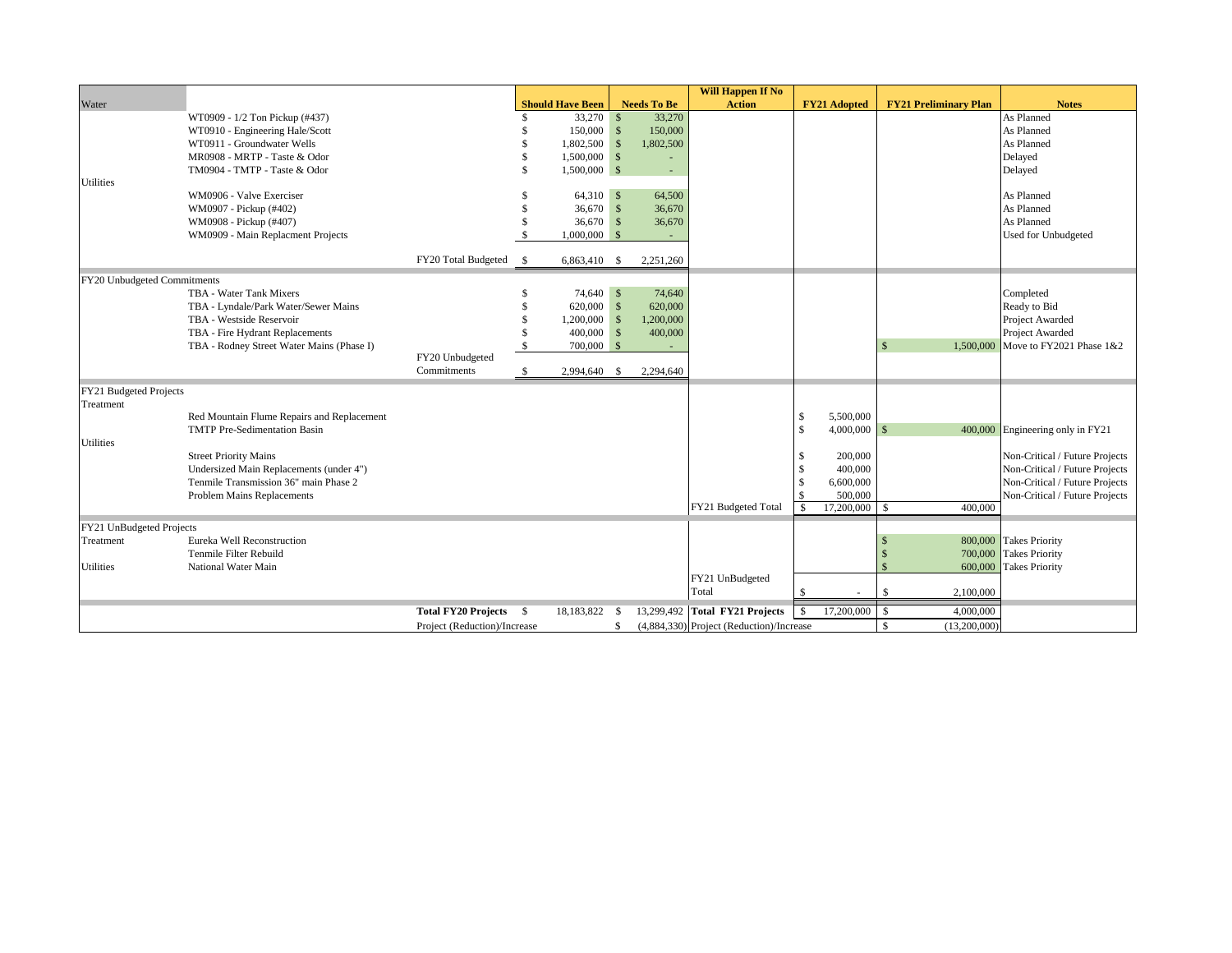|                                    |                                                                    |                     |                    |                            |                                        |              | Will Happen If No    |                     |                              |           |                                    |
|------------------------------------|--------------------------------------------------------------------|---------------------|--------------------|----------------------------|----------------------------------------|--------------|----------------------|---------------------|------------------------------|-----------|------------------------------------|
| Wastewater                         |                                                                    |                     |                    | <b>Should Have Been</b>    | <b>Needs To Be</b>                     |              | <b>Action</b>        | <b>FY21 Adopted</b> | <b>FY21 Preliminary Plan</b> |           | <b>Notes</b>                       |
|                                    |                                                                    |                     |                    | FY2020                     | <b>FY2020 Fix</b>                      |              | FY2020 without Fixes |                     |                              |           |                                    |
| Beg. Cash                          |                                                                    |                     | $\$$               |                            | 4,565,637 \$ 4,565,637                 | \$           | 4,565,637            | \$<br>1,733,351     | $\mathbb{S}$                 | 1,733,351 |                                    |
|                                    |                                                                    |                     |                    |                            |                                        |              |                      |                     |                              |           |                                    |
| Projected Revenues                 |                                                                    |                     |                    |                            |                                        |              |                      |                     |                              |           |                                    |
| (excluding debt)                   |                                                                    |                     | \$                 |                            | 7,371,179 \$ 6,454,112                 | $\mathbb{S}$ | 6,454,112            | \$<br>7,067,910     | \$                           | 6,098,013 |                                    |
| Debt Proceeds                      |                                                                    |                     | \$                 |                            | 4,080,000 \$ 1,267,000                 | \$           | 1,267,000            | \$<br>1,850,000     | $\mathbf{s}$                 | 3,350,000 |                                    |
| Projected Expenditures             |                                                                    |                     |                    |                            |                                        |              |                      |                     |                              |           |                                    |
| (excluding Capital)                |                                                                    |                     | \$                 |                            | 3,357,811 \$ 3,417,911                 | \$           | 3,417,911            | \$<br>3,357,811     | \$                           | 3,598,582 |                                    |
| Capital Outlays                    |                                                                    |                     | \$                 |                            | 10,100,172 \$ 6,365,017                | \$           | 10,100,172           | \$<br>4,050,000     | $\mathbb{S}$                 | 4,392,750 |                                    |
| Debt Service                       |                                                                    |                     | \$                 |                            | 1,032,202 \$ 770,470                   | \$           | 770,470              | \$<br>1,032,202     | $\mathbb{S}$                 | 936,168   |                                    |
|                                    |                                                                    |                     |                    |                            |                                        |              |                      |                     |                              |           |                                    |
| <b>Ending Cash</b>                 |                                                                    |                     | S.                 |                            | 1,526,631 \$ 1,733,351                 | -\$          | (2,001,804)          | \$<br>2,211,248     | \$                           | 2,253,864 |                                    |
| <b>FY19 Projects Carried Over</b>  |                                                                    |                     |                    |                            |                                        |              |                      |                     |                              |           |                                    |
| Treatment                          |                                                                    |                     |                    |                            |                                        |              |                      |                     |                              |           |                                    |
|                                    | WW8911 - IMP Pipe Work                                             |                     | Ś                  | $19,602$ \$                | 35,600                                 |              |                      |                     |                              |           | Completed                          |
|                                    | WW9905 - Boilers                                                   |                     | \$                 | 8,438 \$                   | 11,705                                 |              |                      |                     |                              |           | Completed                          |
|                                    | WW6906 - Influent Channel                                          |                     | \$                 | 156,397                    | $\sqrt{S}$<br>200,800                  |              |                      |                     |                              |           | Completed                          |
|                                    | WW8913 - Headworks Grit                                            |                     | \$                 | 134,355                    | $\sqrt{S}$<br>47,600                   |              |                      |                     |                              |           | Completed                          |
|                                    | WW8914 - IMP Generator                                             |                     | S                  | 201,179                    | $\sqrt{S}$<br>125,000                  |              |                      |                     |                              |           | In Progress                        |
|                                    | WW9906 - MLR Pipe Discharge                                        |                     | \$                 | 44,040                     | $\ddot{\mathsf{S}}$                    |              |                      |                     |                              |           | Delay                              |
|                                    | WW9907 - Scum Removal Pump                                         |                     | Ś                  | $20,000$ \$                |                                        |              |                      |                     |                              |           | Delay                              |
| **                                 | WW9908 - Gas Compressor                                            |                     | \$<br>\$           | $12,919$ \$                |                                        |              |                      |                     |                              |           | Completed                          |
| Utilities                          | WW9909 - #2 Secondary Lid/Tank                                     |                     |                    |                            | 1,108,721 \$ 1,108,720                 |              |                      |                     |                              |           | In Progress                        |
|                                    | WM8904 - Storage Building                                          |                     | \$                 | $7,500$ \$                 | 7,500                                  |              |                      |                     |                              |           | As Planned                         |
|                                    | WM8913 - Flatbed Truck                                             |                     | \$                 | $17,510$ \$                | 17,510                                 |              |                      |                     |                              |           | As Planned                         |
|                                    | WM9913 - Sewer Vac                                                 |                     | \$                 | 186,940                    | $\ddot{\mathsf{S}}$<br>186,940         |              |                      |                     |                              |           | As Planned                         |
|                                    | ST3907 - West Main                                                 |                     |                    | 69,629                     | $\sqrt{5}$<br>30,000                   |              |                      |                     |                              |           | Completed                          |
|                                    | WM6914 - Slip Lining Projects                                      |                     | \$                 | 123,698                    | $\sqrt{5}$<br>$\overline{\phantom{a}}$ |              |                      |                     |                              |           | Use WM0910                         |
|                                    | WM7908 - Shared Service Lines                                      |                     | S                  | 184,770                    | $\sqrt{5}$                             |              |                      |                     |                              |           | Reallocated to Monroe/Park/Lyndale |
|                                    |                                                                    |                     | \$                 | 201,175                    | $\sqrt{S}$<br>28,500                   |              |                      |                     |                              | 800,000   | Design FY20 Construction FY21      |
|                                    | WM7909 - Northside Gravity Main<br>WM8905 - Airport Sewer Upsizing |                     | \$                 | 1,901,844                  | \$2,100,000                            |              |                      |                     |                              |           | As Planned/Revised Cost            |
|                                    | WM8909 - Westside Mains - Rebate                                   |                     | \$                 |                            | 1,537,033 \$ 1,767,500                 |              |                      |                     |                              |           | As Planned/Revised Cost            |
|                                    | WM8910 - Westside Mains - City                                     |                     | \$                 | 249,567                    | $\sqrt{S}$<br>249,567                  |              |                      |                     |                              |           | As Planned                         |
|                                    | WM9914 - Fort Harrison Gravity Main                                |                     | \$                 | $175,000$ \$               |                                        |              |                      |                     |                              |           | Delay                              |
|                                    | WM9915 - Boulder/Lyndale/Lewis                                     |                     | \$                 | $425,000$ \$               |                                        |              |                      |                     |                              |           | Delay                              |
|                                    | WM9916 - Clark Street WW Mains                                     |                     | <sup>\$</sup>      | 99,285 \$                  | 1,075                                  |              |                      |                     |                              |           | Moved to Rodney                    |
|                                    |                                                                    | FY19 Total          | $\mathbf S$        |                            | 6,884,602 \$ 5,918,017                 |              |                      |                     |                              |           |                                    |
|                                    |                                                                    |                     |                    |                            |                                        |              |                      |                     |                              |           |                                    |
| <b>FY2020 Budgeted Projects</b>    |                                                                    |                     |                    |                            |                                        |              |                      |                     |                              |           |                                    |
| Treatment                          |                                                                    |                     |                    |                            |                                        |              |                      |                     |                              |           |                                    |
| **                                 | WW0908 - Tanker Storage Building                                   |                     | S<br>\$            | $100,000$ \$<br>652,390 \$ | 80,000                                 |              |                      |                     |                              |           | As Planned/Revised Cost            |
|                                    | WW0909 - Secondary Digester                                        |                     |                    |                            | $\sim$                                 |              |                      |                     |                              |           | Already Budgeted (WW9909)          |
|                                    | WW0910 - Primary Scum Pump Station                                 |                     | \$<br>\$           | 562,750 \$                 | $\sim$                                 |              |                      |                     |                              | 562,750   | Delayed to FY21                    |
|                                    | WW0911 - GBT HMI Upgrade                                           |                     |                    | 30,000                     | $\sqrt{S}$<br>30,000                   |              |                      |                     |                              |           | As Planned                         |
|                                    | WW0912 - ISCO Sampler                                              |                     | \$                 | $10,000$ \$                | 7,000                                  |              |                      |                     |                              |           | As Planned/Revised Cost            |
|                                    | WW0906 - Pipe Threader                                             |                     | \$<br>\$           | $3,000$ \$                 | ÷                                      |              |                      |                     |                              |           | Completed                          |
| Utilities                          | WW0913- Digester Liquid Ring Blowers                               |                     |                    | 31,830 \$                  | ä,                                     |              |                      |                     |                              |           | Delayed                            |
|                                    |                                                                    |                     | \$                 | $100,600$ \$               | 150,000                                |              |                      |                     |                              |           |                                    |
|                                    | SD0904 - T.V. Van/Assessories                                      |                     |                    | $1,000,000$ \$             |                                        |              |                      |                     |                              |           | As Planned/Revised Cost            |
|                                    | WM0910 - FY20 Slip Lining                                          | FY20 Budgeted Total | $\mathbf{\hat{s}}$ | 2,490,570 \$               | 5,000<br>272,000                       |              |                      |                     |                              | 800,000   | Delay - Rebudget \$800,000 in 21   |
|                                    |                                                                    |                     |                    |                            |                                        |              |                      |                     |                              |           |                                    |
| <b>FY20 Unbudgeted Commitments</b> |                                                                    |                     |                    |                            |                                        |              |                      |                     |                              |           |                                    |
|                                    | Rodney Street Sewer (Phase I)                                      |                     | \$                 | 550,000 \$                 |                                        |              |                      |                     |                              | 550,000   | Move to FY2021                     |
|                                    | Monroe Shared Service Main Extension                               |                     | \$                 | 75,000 \$                  | 75,000                                 |              |                      |                     |                              |           | In-Progress                        |
|                                    | South Park Sewer/Lyndale Water Main                                |                     | $\mathbb{S}$       | $100,000$ \$               | 100,000                                |              |                      |                     |                              |           | Ready to Bid                       |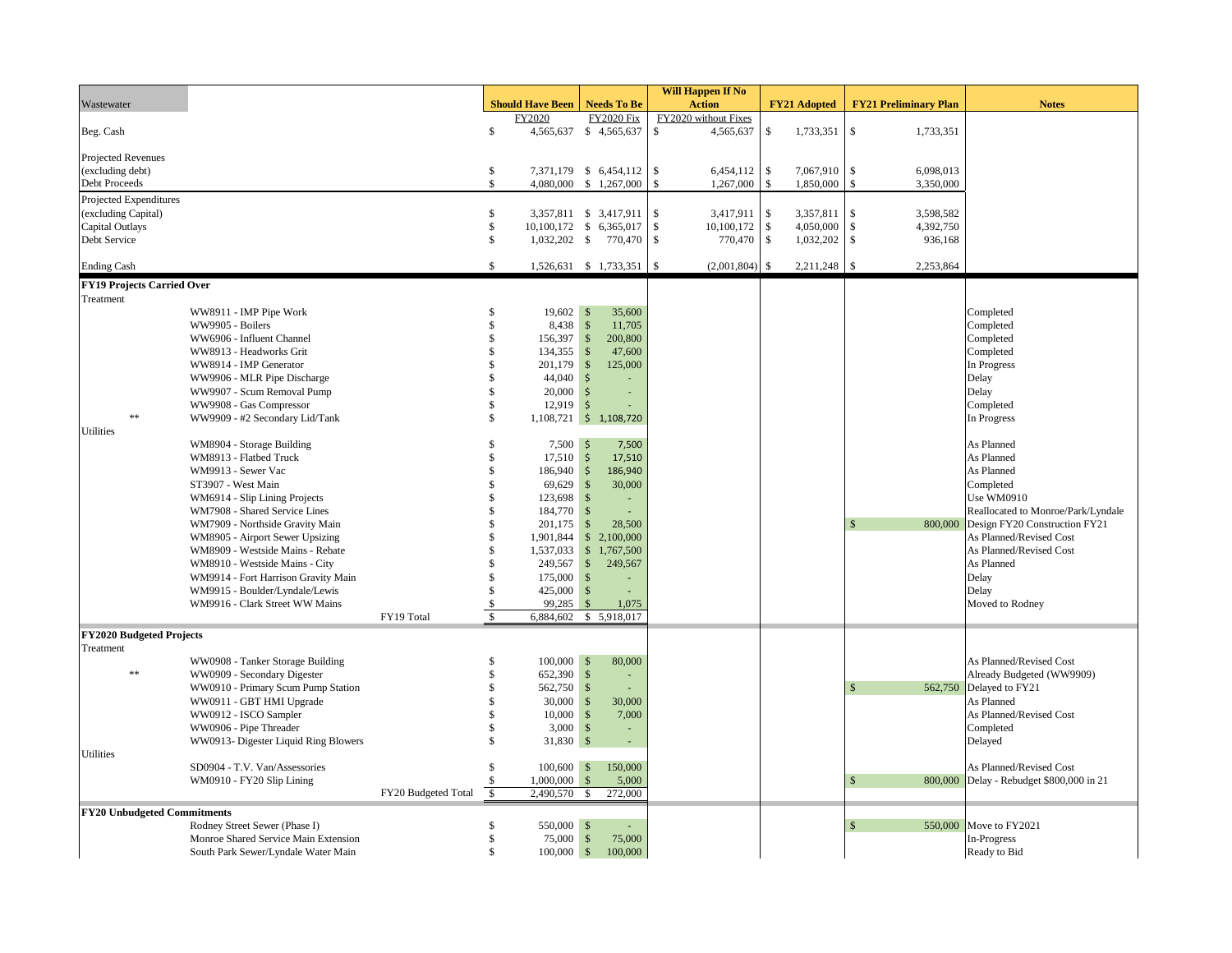|                                 |                                         |                                |    |            |                                       | Will Happen If No                           |                     |                              |                                |
|---------------------------------|-----------------------------------------|--------------------------------|----|------------|---------------------------------------|---------------------------------------------|---------------------|------------------------------|--------------------------------|
| Wastewater                      |                                         |                                |    |            | <b>Should Have Been   Needs To Be</b> | <b>Action</b>                               | <b>FY21 Adopted</b> | <b>FY21 Preliminary Plan</b> | <b>Notes</b>                   |
|                                 |                                         | FY20 Unbudgeted<br>Commitments |    | 725,000 \$ | 175,000                               |                                             |                     |                              |                                |
| <b>FY21 Budgeted Projects</b>   |                                         |                                |    |            |                                       |                                             |                     |                              |                                |
| Utilities                       |                                         |                                |    |            |                                       |                                             |                     |                              |                                |
|                                 | <b>Custer Main Upsizing</b>             |                                |    |            |                                       |                                             | 1,500,000           |                              | Non-Critical / Future Projects |
|                                 | <b>Street Priority</b>                  |                                |    |            |                                       |                                             | 150,000             |                              | Non-Critical / Future Projects |
|                                 | Pipe Lining (89)                        |                                |    |            |                                       |                                             | 250,000             |                              | Non-Critical / Future Projects |
|                                 | Pipe Replacement (15)                   |                                |    |            |                                       |                                             | 200,000             |                              | Non-Critical / Future Projects |
|                                 | <b>Airport Gravity Main</b>             |                                |    |            |                                       |                                             | 1,850,000           |                              | Non-Critical / Future Projects |
|                                 | Shared Service Replacement Program      |                                |    |            |                                       |                                             | 100,000             | -8                           | $100,000$ As planned           |
|                                 |                                         |                                |    |            |                                       | FY21 Budgeted Total                         | 4,050,000           | 100,000<br>-8                |                                |
| <b>FY21 UnBudgeted Projects</b> |                                         |                                |    |            |                                       |                                             |                     |                              |                                |
| Treatment                       | Primary Scum Pump Pond                  |                                |    |            |                                       |                                             |                     |                              | 800,000 Takes Priority         |
|                                 | Secondary Treatment Piping Improvements |                                |    |            |                                       |                                             |                     |                              | 150,000 Takes Priority         |
|                                 | <b>BFP HMI Upgrade</b>                  |                                |    |            |                                       |                                             |                     |                              | 30,000 Takes Priority          |
| Utilities                       | Rodeny St phase 2                       |                                |    |            |                                       |                                             |                     |                              | 600,000 Takes Priority         |
|                                 |                                         |                                |    |            |                                       |                                             |                     |                              |                                |
|                                 |                                         |                                |    |            |                                       | FY21 UnBudgeted Total \$                    |                     | 4,292,750                    |                                |
|                                 |                                         | <b>Total FY20 Projects</b>     | -S | 10,100,172 |                                       | \$ 6,365,017 Total FY21 Projects            | 4,050,000           | 4,392,750<br>- 9             |                                |
|                                 |                                         | Project (Reduction)/Increase   |    |            |                                       | \$ (3,735,155) Project (Reduction)/Increase |                     | 342,750                      |                                |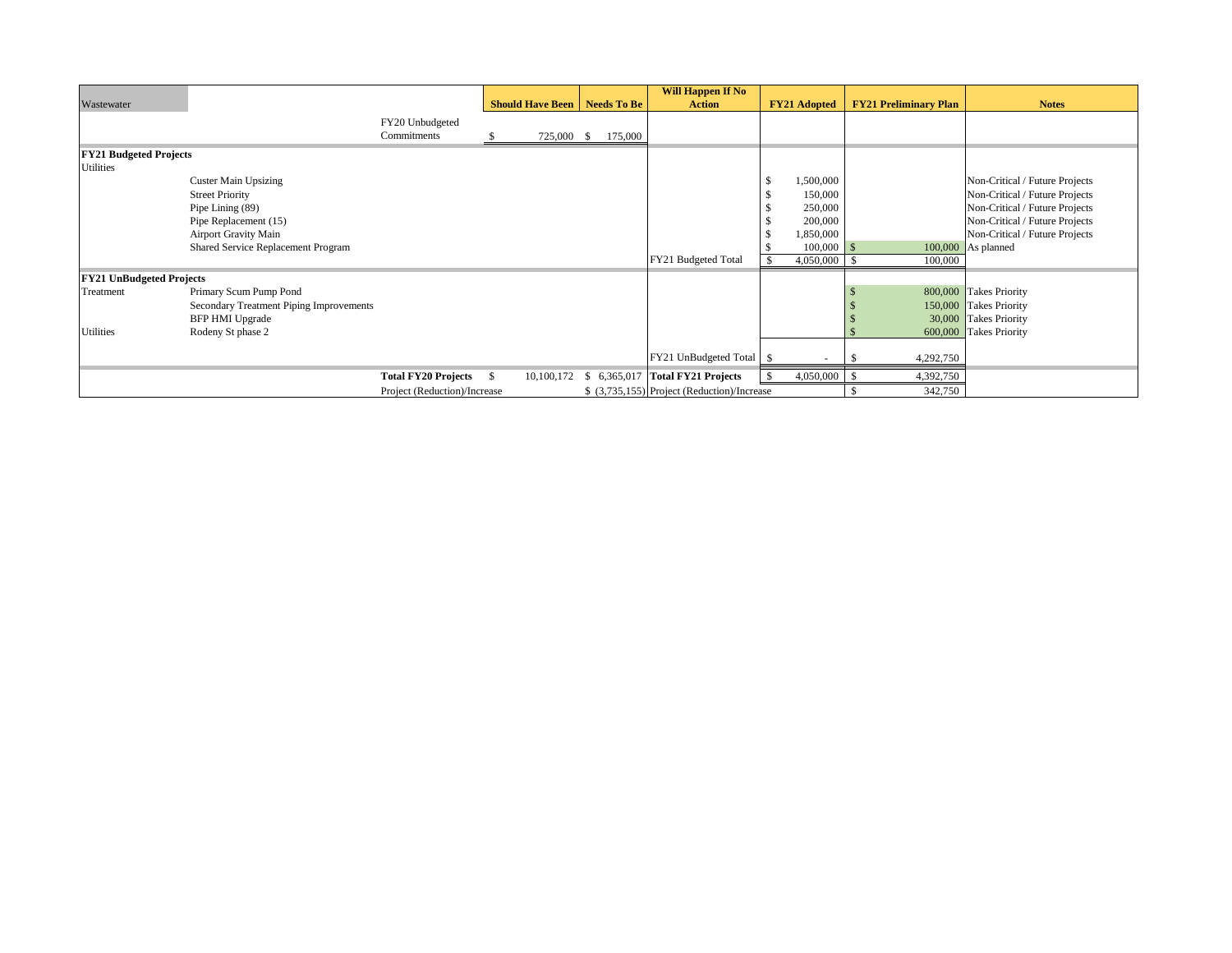|                             |                                           |                       |                    |                         |                    |                    | <b>Will Happen If No</b> |                      |               |                     |                                 |                            |
|-----------------------------|-------------------------------------------|-----------------------|--------------------|-------------------------|--------------------|--------------------|--------------------------|----------------------|---------------|---------------------|---------------------------------|----------------------------|
| <b>Streets</b>              |                                           |                       |                    | <b>Should Have Been</b> |                    | <b>Needs To Be</b> |                          | <b>Action</b>        |               | <b>FY21 Adopted</b> | <b>FY21 Preliminary Plan</b>    | <b>Notes</b>               |
|                             |                                           |                       |                    | FY2020                  |                    | <b>FY2020 Fix</b>  |                          | FY2020 without Fixes |               |                     |                                 |                            |
| Beg. Cash                   |                                           |                       | $\mathbb S$        | 4,768,504 \$            |                    | 4,768,504          | \$                       | 4,768,504            | \$            | 1,782,582           | $\mathbb{S}$<br>1,782,582       |                            |
|                             |                                           |                       |                    |                         |                    |                    |                          |                      |               |                     |                                 |                            |
| Projected Revenues          |                                           |                       |                    |                         |                    |                    |                          |                      |               |                     |                                 |                            |
| (excluding debt)            |                                           |                       | \$                 | 7,014,369               | \$                 | 7,005,769          | \$                       | 7,005,769            | \$            | 7,014,369           | \$<br>7,014,369                 |                            |
| Debt Proceeds               |                                           |                       | \$                 | 4,300,562               | $\mathbf{\hat{s}}$ |                    | $\mathcal{S}$            |                      | \$            | 1,000,000           | \$<br>3,700,000                 |                            |
| Projected Expenditures      |                                           |                       |                    |                         |                    |                    |                          |                      |               |                     |                                 |                            |
| (excluding Capital)         |                                           |                       | \$                 | $6,662,196$ \$          |                    | 6,263,818          | \$                       | 6,263,818            | <sup>\$</sup> | 5,212,006           | 5.389.395<br>$\mathbf{\hat{S}}$ |                            |
| Capital Outlays             |                                           |                       | \$                 | 7,142,900               | $\mathcal{S}$      | $3,727,873$ \$     |                          | 7,142,900            | $\mathbb{S}$  | 1,798,060           | $\mathcal{S}$<br>4,386,000      |                            |
| Debt Service                |                                           |                       | \$                 | 187,100 \$              |                    |                    | \$                       |                      |               |                     | \$<br>287,125                   |                            |
|                             |                                           |                       |                    |                         |                    |                    |                          |                      |               |                     |                                 |                            |
| <b>Ending Cash</b>          |                                           |                       | $\mathcal{S}$      | 2,091,239 \$            |                    | 1,782,582          | \$                       | $(1,632,445)$ \$     |               | 2,786,885           | $\mathbf{\hat{S}}$<br>2,434,431 |                            |
| FY19 Projects Carried Over  |                                           |                       |                    |                         |                    |                    |                          |                      |               |                     |                                 |                            |
|                             | ST9908 - GPS Units/Snowplows              |                       | \$                 | 45,483                  | $\mathbf{s}$       |                    |                          |                      |               |                     |                                 | Completed                  |
|                             | ST9912 - Grader Gate Upgrades             |                       | $\mathbf{\hat{S}}$ | 2,349                   | $\mathbf{\hat{s}}$ | ÷.                 |                          |                      |               |                     |                                 | Completed                  |
|                             | ST9913 - Ventrac Snow Plow                |                       | \$                 | 25,523                  | $\sqrt{3}$         | 790                |                          |                      |               |                     |                                 | Completed                  |
|                             | ST9918 - Aggregate Stacker                |                       | \$                 | 5,000                   | $\mathbf{\hat{s}}$ | 1,617              |                          |                      |               |                     |                                 | Completed                  |
|                             | ST9909 - Dump Truck (#322)                |                       | \$                 | 123,600                 |                    |                    |                          |                      |               |                     |                                 | Completed                  |
|                             | ST5907 - Front Street Streetscape         |                       | \$                 | 797,726                 | \$                 | 1,150,000          |                          |                      |               |                     |                                 | In progress                |
|                             |                                           |                       |                    |                         |                    |                    |                          |                      |               |                     |                                 | On hold - City move ahead  |
|                             | ST8916 - Hamilton-Ming-Clark              |                       | Ŝ                  | $247,680$ \$            |                    |                    |                          |                      |               |                     |                                 | with Rodney reconstruction |
|                             |                                           |                       |                    |                         |                    |                    |                          |                      |               |                     |                                 | On hold - City move ahead  |
|                             | ST8917 - Clark-Benton-Harrison            |                       | \$.                | 61,550                  | $\sqrt{s}$         |                    |                          |                      |               |                     |                                 | with Rodney reconstruction |
|                             | ST9910 - Rodney Street Phase I            |                       | \$                 | 1,000,000               | $\mathbf{\hat{s}}$ | 919                |                          |                      |               |                     |                                 | In design phase            |
|                             | ST9914 - Montana/Highland Bulbouts        |                       | \$                 | 176,212                 | $\sqrt{S}$         | 600,000            |                          |                      |               |                     |                                 | In progress                |
|                             | ST9915 - Neill/Fuller/Front Sidewalks     |                       | \$                 | 140,502                 | $\mathcal{S}$      | 400,000            |                          |                      |               |                     |                                 | In progress                |
|                             | ST9916 - Knight Street Sidewalks          |                       | \$                 | 150,000                 | $\mathcal{S}$      | 39,785             |                          |                      |               |                     |                                 | In design phase            |
|                             | ST9917 - Lawrence/Warren Sidewalks        |                       | \$                 | 149,965                 | $\mathbb{S}$       | 20,000             |                          |                      |               |                     | 250,000                         | In design phase            |
|                             | 2018 Annual ADA for Overlay               |                       | \$                 | 416,000                 | $\mathbb{S}$       | 350,000            |                          |                      |               |                     |                                 | Ongoing                    |
|                             | <b>Benton Trail</b>                       |                       | \$                 | 175,000                 | $\mathcal{S}$      | 175,000            |                          |                      |               |                     | S                               | 75,000 In design phase     |
|                             | <b>Benton Turn Lanes</b>                  |                       | $\mathbb{S}$       |                         | $\mathbf{\hat{S}}$ | 31,635             |                          |                      |               |                     | 475,000                         | In design phase            |
|                             |                                           | FY19 Total Projects   |                    |                         |                    |                    |                          |                      |               |                     |                                 |                            |
|                             |                                           | Carried Forward       | \$                 | 3,516,590               | $\mathbb{S}$       | 2,769,746          |                          |                      |               |                     |                                 |                            |
| FY20 Budgeted Projects      |                                           |                       |                    |                         |                    |                    |                          |                      |               |                     |                                 |                            |
|                             | ST0909 - Bomag Compactor Roller           |                       | \$                 | 8,580 \$                |                    | ÷.                 |                          |                      |               |                     |                                 | Not purchased              |
|                             | ST0910 - Pickup (#302)                    |                       | \$                 | 36,000                  | $\sqrt{S}$         | 27,886             |                          |                      |               |                     |                                 | Completed                  |
|                             | ST0911 - Plow/Sander/Radio                |                       | \$                 | 43,000                  | $\sqrt[6]{5}$      |                    |                          |                      |               |                     |                                 | Not purchased              |
|                             | ST0912 - 5YD Dump Truck (#311)            |                       | \$                 | 162,130                 | $\mathcal{S}$      | 237,144            |                          |                      |               |                     |                                 | Completed                  |
|                             | ST0913 - Front End Loader                 |                       | \$                 | 293,200                 | $\mathcal{S}$      | 276,959            |                          |                      |               |                     |                                 | Completed                  |
|                             | ST0914 - Snow Blower                      |                       | \$                 | 130,000                 | $\mathcal{S}$      | 134,000            |                          |                      |               |                     |                                 | Completed                  |
|                             | ST0915 - Large Motor Patrol               |                       | \$                 | 431,200                 | $\mathcal{S}$      |                    |                          |                      |               |                     |                                 | Not purchased              |
|                             | ST0916 - Small Motor Patrol               |                       | \$                 | 411,200                 | $\mathbf{s}$       | $\sim$             |                          |                      |               |                     |                                 | Leased instead of buying   |
|                             | ST0918 - Emergency Sign Trailer           |                       | \$                 | 7,500                   | $\mathbb{S}$       | 7,500              |                          |                      |               |                     |                                 | Completed                  |
|                             | ST0919 - Paint Machine Trailer            |                       | \$                 | 3,500                   | $\mathbb{S}$       | 3,500              |                          |                      |               |                     |                                 | Not purchased              |
|                             | ST0917 - Rodney Street Phase I            |                       | $\sqrt{5}$         | 1,000,000               | $\mathbf{\hat{s}}$ | 1,138              |                          |                      |               |                     | 1,000,000                       | In design phase            |
|                             |                                           | FY20 Total Budgeted   | $\mathbb{S}$       | 2,526,310               | $\mathcal{S}$      | 688,128            |                          |                      |               |                     |                                 |                            |
|                             |                                           |                       |                    |                         |                    |                    |                          |                      |               |                     |                                 |                            |
| FY20 Unbudgeted Commitments |                                           |                       |                    |                         |                    |                    |                          |                      |               |                     |                                 |                            |
|                             | PR9919 - Beattie Street Improvements      |                       | \$                 | 300,000                 | $\sqrt[6]{3}$      | 250,000            |                          |                      |               |                     |                                 | On hold - Legal            |
|                             | ST9919 - LeeBoy Controller                |                       | \$                 |                         | $\mathbf{\hat{S}}$ | 20,000             |                          |                      |               |                     |                                 | Completed                  |
|                             | TBA - Knight Street Sidewalk Construction | FY20 Total Unbudgeted | \$                 | 800,000                 | $\mathbf{\hat{S}}$ | $\sim$             |                          |                      |               |                     |                                 | In design phase            |
|                             |                                           | Commits               |                    |                         |                    | 270,000            |                          |                      |               |                     |                                 |                            |
|                             |                                           |                       | $\mathbb{S}$       | $1,100,000$ \$          |                    |                    |                          |                      |               |                     |                                 |                            |
| FY21 Budgeted Projects      |                                           |                       |                    |                         |                    |                    |                          |                      |               |                     |                                 |                            |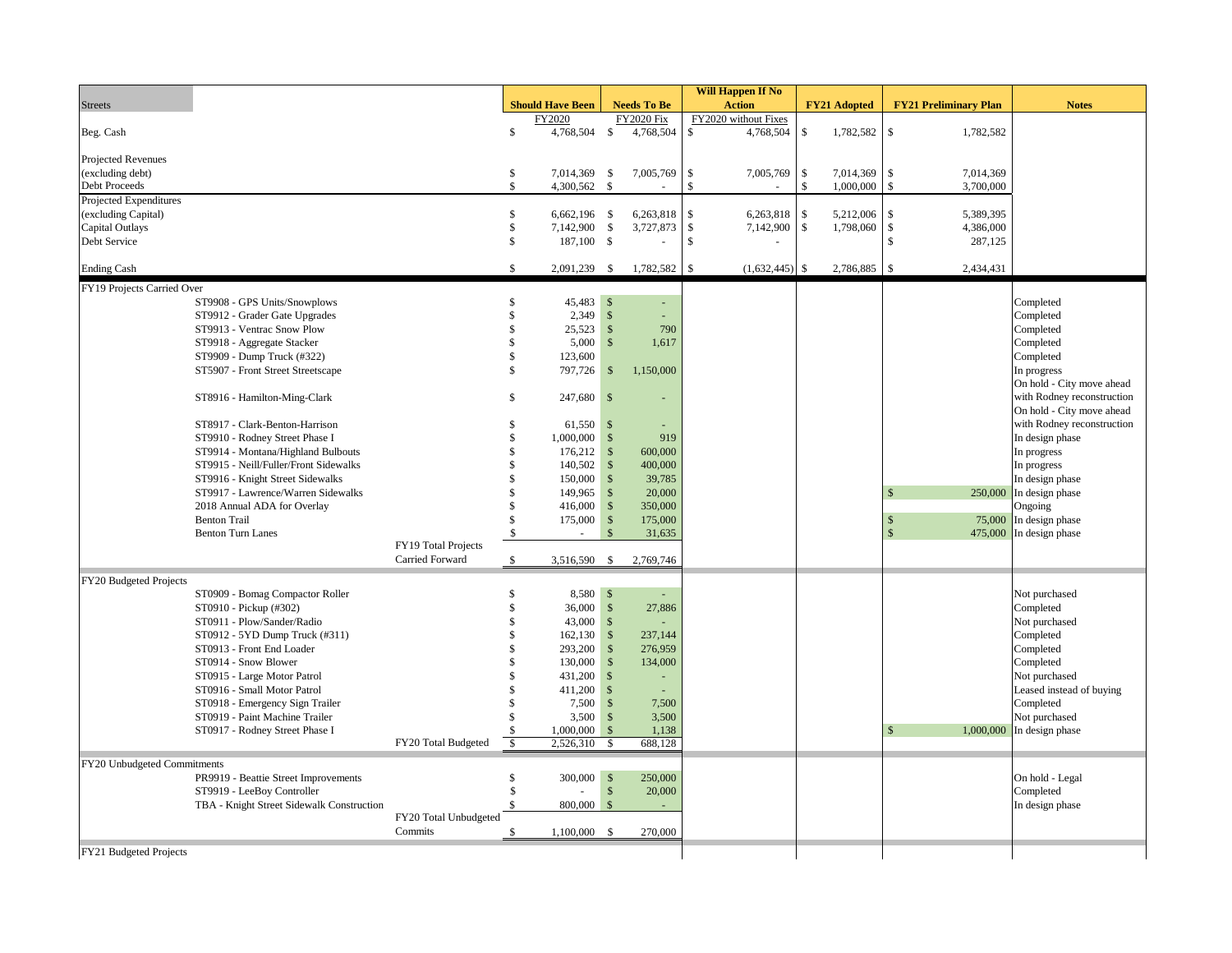|                          |                                                     |                         |                    | <b>Will Happen If No</b>                 |                     |                              |                                |
|--------------------------|-----------------------------------------------------|-------------------------|--------------------|------------------------------------------|---------------------|------------------------------|--------------------------------|
| <b>Streets</b>           |                                                     | <b>Should Have Been</b> | <b>Needs To Be</b> | <b>Action</b>                            | <b>FY21 Adopted</b> | <b>FY21 Preliminary Plan</b> | <b>Notes</b>                   |
|                          | Dump Truck Replacement                              |                         |                    |                                          | 174,350             |                              | 314,000 Larger Truck           |
|                          | Large Mechanical Sweeper                            |                         |                    |                                          | $247,910$ \$        |                              | 375,000 Larger Sweeper         |
|                          | Mechanical Sweeper                                  |                         |                    |                                          | 202,680             |                              | Non-Critical / Future Projects |
|                          | Deicer Truck                                        |                         |                    |                                          | 173,120             |                              | Non-Critical / Future Projects |
|                          | Rodney Street Phase 2                               |                         |                    |                                          | $1,000,000$ \$      |                              | 1,000,000 Takes Priority       |
|                          |                                                     |                         |                    | FY21 Total Budgeted                      | 1,798,060 \$        | 1,689,000                    |                                |
| FY21 UnBudgeted Projects |                                                     |                         |                    |                                          |                     |                              |                                |
|                          | Leafvac                                             |                         |                    |                                          |                     |                              | 110,000 Takes Priority         |
|                          | Ford F150 PU Truck #110                             |                         |                    |                                          |                     |                              | 38,000 Takes Priority          |
|                          | PU Ford F150 1/2T #309                              |                         |                    |                                          |                     |                              | 35,000 Takes Priority          |
|                          | Chevy Dump Truck 5 yd Dump Truck will be 12 yd #322 |                         |                    |                                          |                     |                              | 314,000 Takes Priority         |
|                          | Downtown MultiModal Study                           |                         |                    |                                          |                     |                              | 50,000 Takes Priority          |
|                          | 8th ave Street with Water                           |                         |                    |                                          |                     |                              | 100,000 Takes Priority         |
|                          | Tow Yard                                            |                         |                    |                                          |                     |                              | 250,000 Takes Priority         |
|                          |                                                     |                         |                    |                                          |                     |                              |                                |
|                          |                                                     |                         |                    | FY21 Total UnBudgeted \$                 |                     | 897,000                      |                                |
|                          | <b>Total FY20 Projects</b>                          | S.<br>7,142,900 \$      |                    | 3,727,873 Total FY21 Projects            | 1,798,060 \$        | 4,386,000                    |                                |
|                          | Project (Reduction)/Increase                        |                         |                    | (3,415,027) Project (Reduction)/Increase |                     | 2,587,940                    |                                |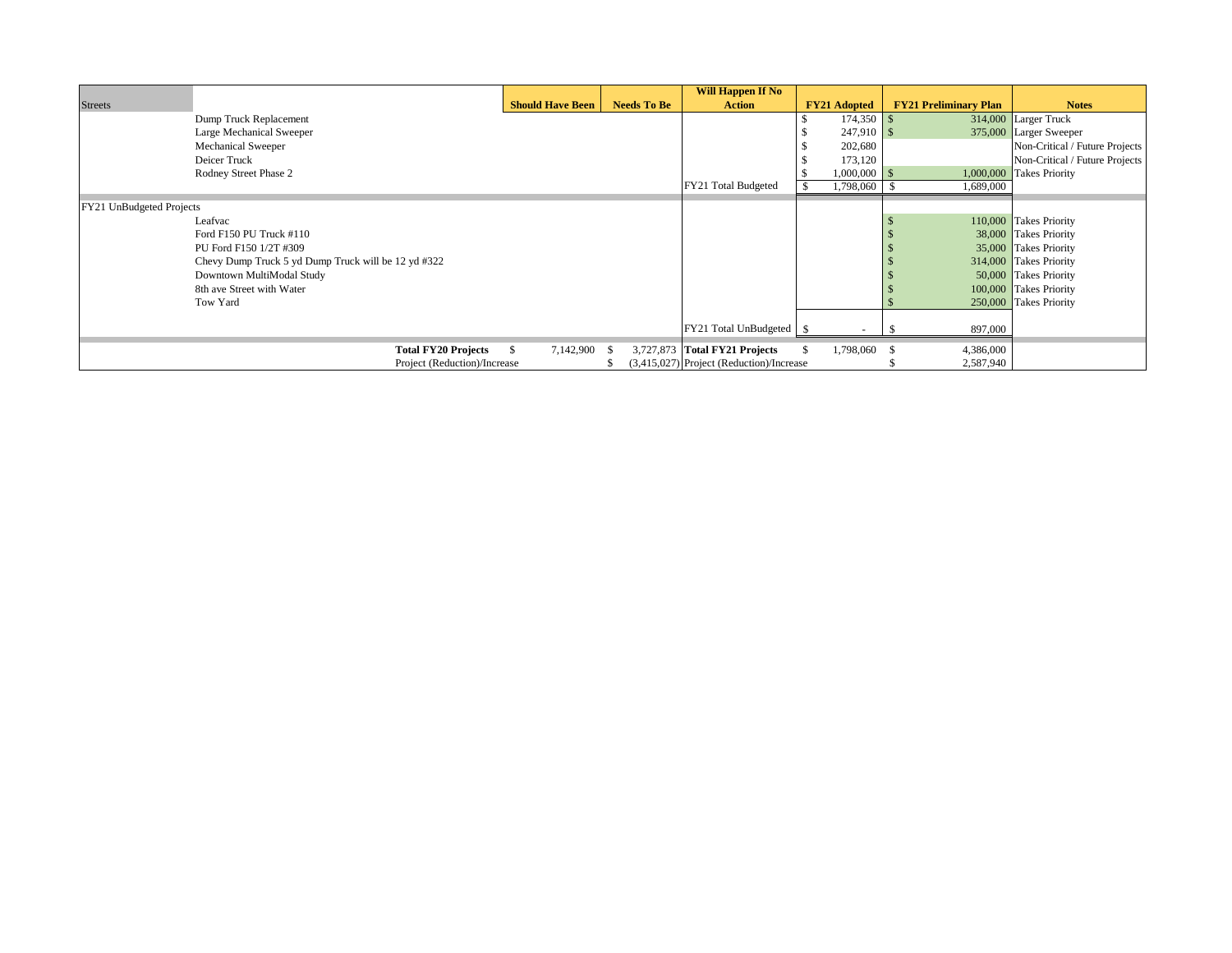|                                        |                                      |                              |                    |                         |                    |                           |    | <b>Will Happen If No</b>                     |               |                     |              |                              |                       |
|----------------------------------------|--------------------------------------|------------------------------|--------------------|-------------------------|--------------------|---------------------------|----|----------------------------------------------|---------------|---------------------|--------------|------------------------------|-----------------------|
| Gas Tax 240                            |                                      |                              |                    | <b>Should Have Been</b> |                    | <b>Needs To Be</b>        |    | <b>Action</b>                                |               | <b>FY21 Adopted</b> |              | <b>FY21 Preliminary Plan</b> | <b>Notes</b>          |
|                                        |                                      |                              |                    | FY2020                  |                    | <b>FY2020 Fix</b>         |    | FY2020 without Fixes                         |               |                     |              |                              |                       |
| Beg. Cash                              |                                      |                              | <sup>\$</sup>      |                         |                    | 1,352,905 \$ 1,352,905 \$ |    | 1,352,905                                    | \$            | 810,548 \$          |              | 810,548                      |                       |
|                                        |                                      |                              |                    |                         |                    |                           |    |                                              |               |                     |              |                              |                       |
| Projected Revenues<br>(excluding debt) |                                      |                              | \$                 | 625,760                 | \$                 | 591,000 \$                |    | 591,000                                      | \$            | 580,760             | -\$          | 580,760                      |                       |
| Debt Proceeds                          |                                      |                              | $\mathbf{\hat{S}}$ |                         |                    |                           | \$ |                                              | $\mathcal{S}$ |                     | -8           |                              |                       |
| Projected Expenditures                 |                                      |                              |                    |                         |                    |                           |    |                                              |               |                     |              |                              |                       |
| (excluding Capital)                    |                                      |                              | S                  | 85,150                  | \$                 | 85,150 \$                 |    | 85,150                                       | -\$           | 85,150 \$           |              | 91,166                       |                       |
| <b>Capital Outlays</b>                 |                                      |                              |                    | 1,735,663               | \$                 | $1,048,207$ \$            |    | 1,735,663 \$                                 |               | 575,000 \$          |              | 575,000                      |                       |
| Debt Service                           |                                      |                              | \$                 |                         | $\mathbf{\hat{S}}$ |                           | -S |                                              |               |                     |              |                              |                       |
|                                        |                                      |                              |                    |                         |                    |                           |    |                                              |               |                     |              |                              |                       |
| <b>Ending Cash</b>                     |                                      |                              | \$                 | 157,852                 | - \$               | 810,548 \$                |    | 123,092 \$                                   |               | 731,158 \$          |              | 725,142                      |                       |
| FY19 Projects Carried Over             |                                      |                              |                    |                         |                    |                           |    |                                              |               |                     |              |                              |                       |
|                                        | ST5907 - Front Street Streetscape    |                              |                    | 103,338 \$              |                    | 583,998                   |    |                                              |               |                     |              |                              | In process            |
|                                        | ST3907 - West Main Improvements      |                              |                    | 659,115 \$              |                    | 64,209                    |    |                                              |               |                     |              |                              | In final process      |
|                                        | ST9911 - Bill Roberts Bikepath       |                              |                    | $173,210$ \$            |                    | 175,000                   |    |                                              |               |                     |              |                              | In design phase       |
|                                        |                                      | FY19 Total Projects          |                    |                         |                    |                           |    |                                              |               |                     |              |                              |                       |
|                                        |                                      | Carried Forward              | \$                 | 935,663 \$              |                    | 823,207                   |    |                                              |               |                     |              |                              |                       |
| FY20 Budgeted Projects                 |                                      |                              |                    |                         |                    |                           |    |                                              |               |                     |              |                              |                       |
|                                        | TBA - Commission Approved Priorities |                              | \$                 | 575,000 \$              |                    | $\sim$                    |    |                                              |               |                     |              |                              | delayed was Rodney St |
|                                        |                                      |                              |                    |                         |                    |                           |    |                                              |               |                     |              |                              | possible carryover    |
|                                        |                                      | FY20 Total Budgeted          | $\mathbf{s}$       | 575,000 \$              |                    | $\sim$                    |    |                                              |               |                     |              |                              |                       |
| FY20 Unbudgeted Commitments            |                                      |                              |                    |                         |                    |                           |    |                                              |               |                     |              |                              |                       |
|                                        | Five-Point Intersection Study        |                              | <sup>S</sup>       | $225,000$ \$            |                    | 225,000                   |    |                                              |               |                     |              |                              | In process            |
|                                        |                                      |                              |                    |                         |                    |                           |    |                                              |               |                     |              |                              |                       |
|                                        |                                      | FY20 Total                   |                    |                         |                    |                           |    |                                              |               |                     |              |                              |                       |
|                                        |                                      | Unbudgeted Commits \$        |                    | 225,000 \$              |                    | 225,000                   |    |                                              |               |                     |              |                              |                       |
| FY21 Budgeted Projects                 |                                      |                              |                    |                         |                    |                           |    |                                              |               |                     |              |                              |                       |
|                                        | <b>Commission Priorities</b>         |                              |                    |                         |                    |                           |    |                                              | $\mathbb{S}$  | $575,000$ \$        |              |                              | 575,000 As Planned    |
|                                        |                                      |                              |                    |                         |                    |                           |    | FY21 Total Budgeted                          | -S            | 575,000             | $\mathbf{s}$ | 575,000                      |                       |
|                                        |                                      | Total FY20 Projects \$       |                    | 1,735,663               | -S                 |                           |    | 1,048,207 Total FY21 Projects                | \$            | 575,000             | - \$         | 575,000                      |                       |
|                                        |                                      | Project (Reduction)/Increase |                    |                         |                    |                           |    | \$ (687,455.55) Project (Reduction)/Increase |               |                     |              |                              |                       |